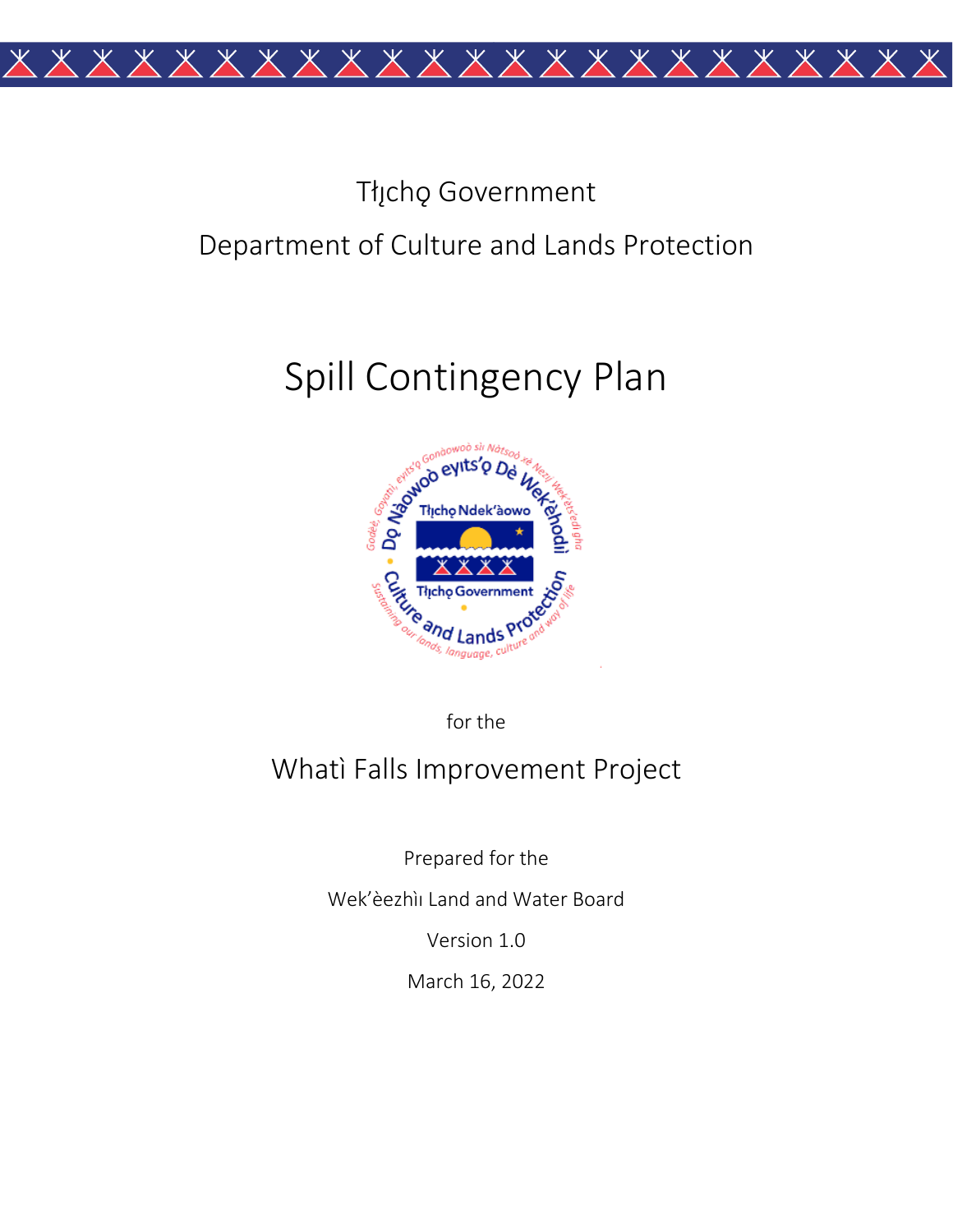## Contents

| $\begin{minipage}[c]{0.5\textwidth} \centering \begin{tabular}[c]{@{}l@{}} \hline \textbf{Training} & \textbf{3.01} & \textbf{4.02} & \textbf{5.03} & \textbf{6.03} & \textbf{7.03} & \textbf{8.03} & \textbf{9.03} \\ \textbf{1.03} & \textbf{1.03} & \textbf{1.03} & \textbf{1.03} & \textbf{1.03} & \textbf{1.03} & \textbf{1.03} & \textbf{1.03} & \textbf{1.03} & \textbf{1.03} & \textbf{1.0$ |  |
|-----------------------------------------------------------------------------------------------------------------------------------------------------------------------------------------------------------------------------------------------------------------------------------------------------------------------------------------------------------------------------------------------------|--|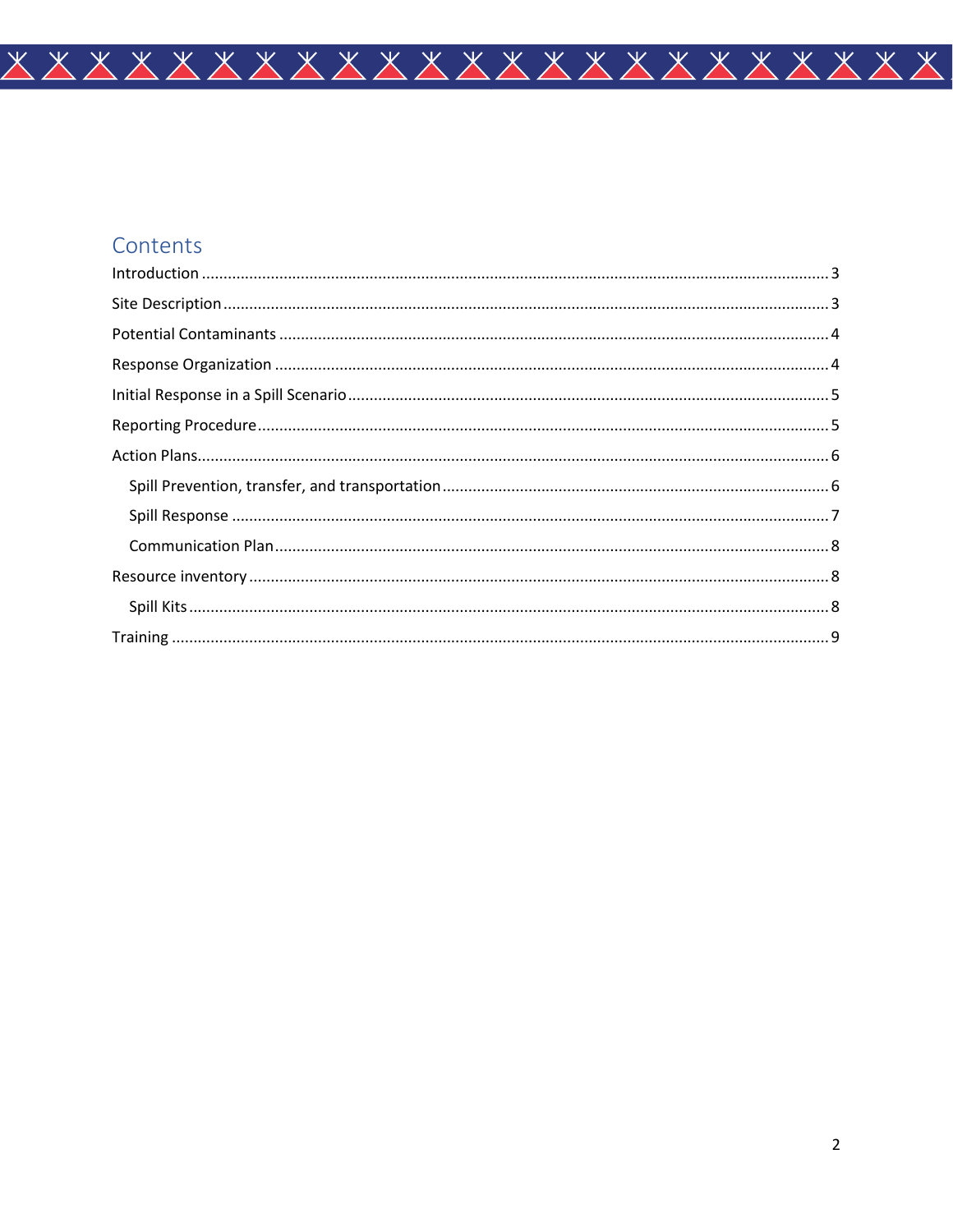#### <span id="page-2-0"></span>Introduction

This Spill Contingency Plan (SCP) has been developed by the Tłıcho Government Department of Culture and Lands Protection (DCLP) for use by Tłychǫ Investment Corporation (TIC) and Kiewit personal and contractors during the construction activities involved with the phase 1 of the Whatì Falls Improvement project. Namely, the creation of a new access road to the Whatì Falls (which closely aligns with the previous access road), and the establishment of an expanded and improved day use area near the Falls, where a lookout and clearing for viewing the Falls currently exists. A key motivation for this project is to address the safety of this area, given that it is likely to be a significant tourist draw-card, now that the community of Whatì is connected to the rest of the NWT year-round by the Tłıcho All Season Road (HW9). This project is led by Tłı̨chǫ Government, and is entirely located on Tłı̨chǫ Government lands. A Water License is not required.

This SPC has been developed in accordance with the Indian and Northern Affairs Canada (INIC) *Guidelines for Spill Contingency Planning* (2007)*,* and will be implemented by TIC/Kiewit personnel for all activities undertaken for duration of the land use activity and will be revised as required. The purpose of the SCP is to provide a guide to all on-site personnel in the event of an accidental release of fuel or other waste. Although the SPC is to be used in an emergency, it is important that all persons involved with onsite activities read and be familiar with the SCP before an emergency occurs, in order to know the right steps in a spill scenario, and to be able to reduce the risks of a spill occurring in the first place.

## <span id="page-2-1"></span>Site Description

The Whatì waterfalls, located on the La Martre River, are approximately 20 Kilometers from the Community of Whati and are accessible by a 5km access road road, which branches off the Tłicho All Season Road (HW9). All activities proposed under this land use activity will take place adjacent to this existing access road (the new access road closely follows existing alignment), and proximate to the Falls themselves (predominantly in the existing day-use and lookout areas where brush-cutting has already occurred). The attached maps in this Land Use Permit application provide a visual overview of the subject site.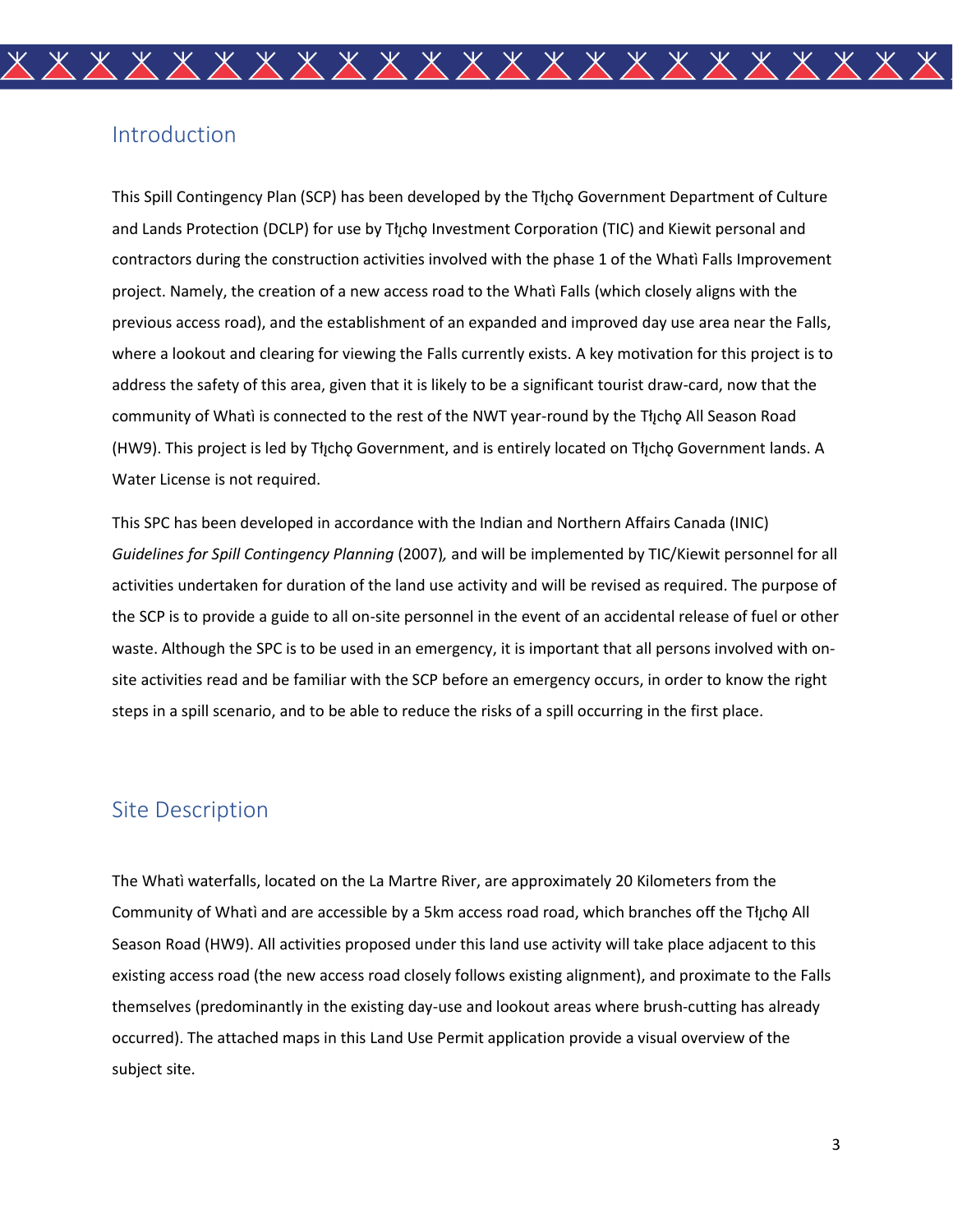

## <span id="page-3-0"></span>Potential Contaminants

Potential Contaminants Over the course of the Project, several contaminants may be used by equipment and crews working within or near the project footprint. These potential contaminants are listed below and may be involved in a spill:

- **Gasoline**
- Diesel
- Hydraulic oil
- Motor oil
- Lubricating oils and grease
- Antifreeze and other coolants
- Contaminated soil, snow, ice and water

Spills may be caused by a number of factors, including, but not limited to:

- Valve or line failure in systems, vehicles or heavy equipment;
- Spill of lubricants during routine maintenance of equipment;
- Vandalism;

## <span id="page-3-1"></span>Response Organization

Whenever a spill is identified, the the TIC/Kiewit representative will be contacted as soon as possible. If a Contractor is engaged, the Contractor is responsible for initiating the SCP. Contact information for the TIC/Kiewit representative is provided in Table 1 below; the table will be updated following selection of the Contractor.

| <b>TIC / Kiewit Contact</b>              |
|------------------------------------------|
| Mark Brajer                              |
| CEO, Thicho Investment Corporation (TIC) |
| Phone   867-766-4909 ext 222             |
| Email   mbrajer@tlichoic.com             |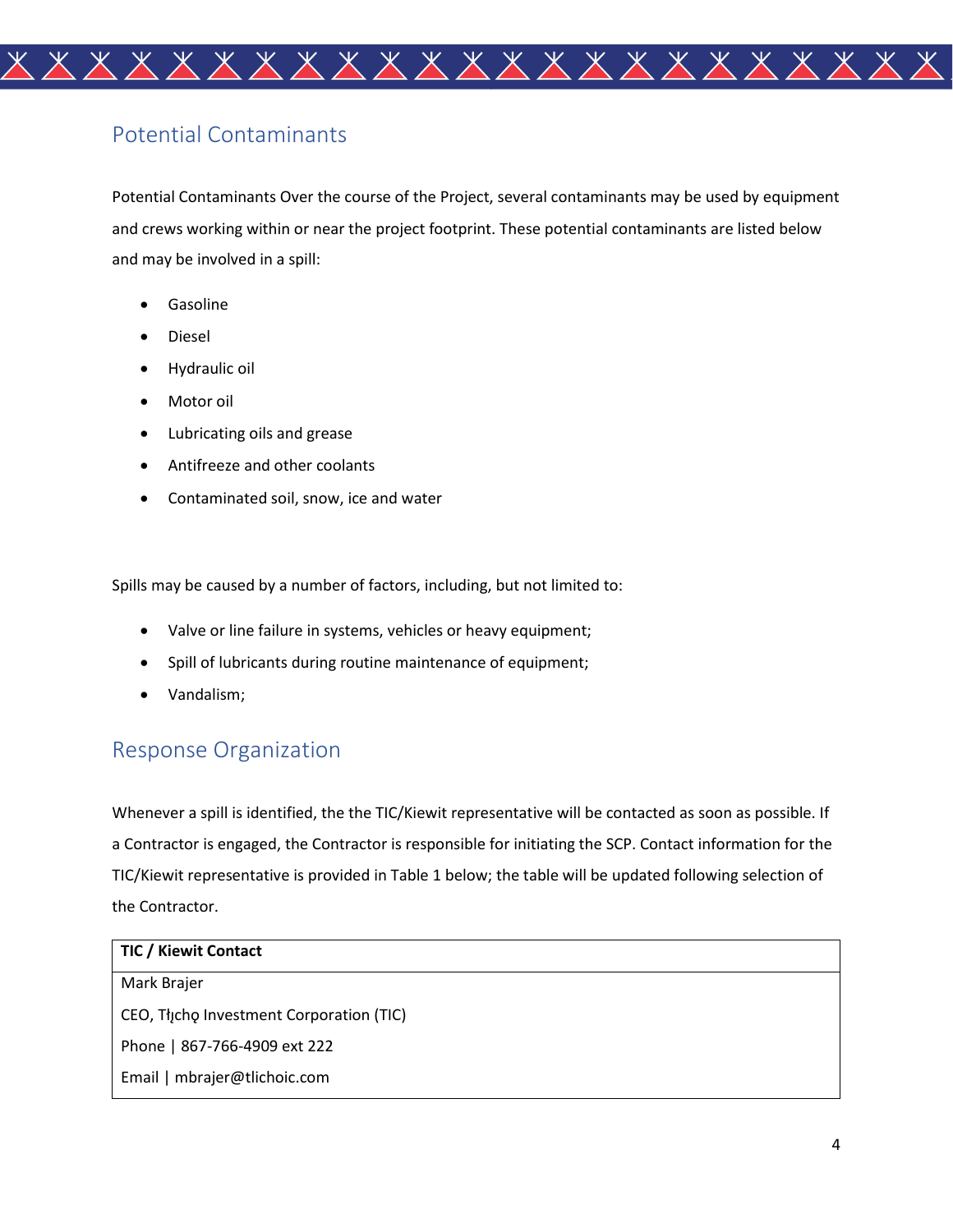

#### <span id="page-4-0"></span>Initial Response in a Spill Scenario

The following actions should be taken by the first person(s) who identifies a spill:

- 1. Be alert and considerate of your safety and of those around you. If possible, identify the spilled contaminant. Notify your supervisor immediately.
- 2. Assess the hazard to persons in the area of the spill, including yourself.
- 3. Assess whether the spill can be readily stopped or brought under control.
- 4. If safe to do so, and if possible, stop the spillage of contaminant
- 5. Gather information about the status of the situation and the direction of flow.
- 6. Consult the workplace Spill Contingency Plan and implement measures Provided therein.
- 7. Report the spill immediately to the 24-Hour Emergency Spill Report Line (867)920-8130.

## <span id="page-4-1"></span>Reporting Procedure

All spills or potential spills of contaminants must be reported to the 24-hour Spill Report Line to ensure that an investigation may be undertaken by the appropriate authority. Reporting of any spills associated with the project will be completed by the Contractor or the TIC/Kiewit site representative.

To report a spill:

- 1. Fill out the Northwest Territories Spill Report Form (found in Attachment A of this SCP) as completely as possible before calling in the spill report.
- 2. Contact the Government of the Northwest Territories 24-hour Emergency Spill Report Line

#### **24-HOUR EMERGENCY SPILL REPORT LINE 867-920-8130**

3. If email is available, email the completed Northwest Territories Spill Report Form to spills@gov.nt.ca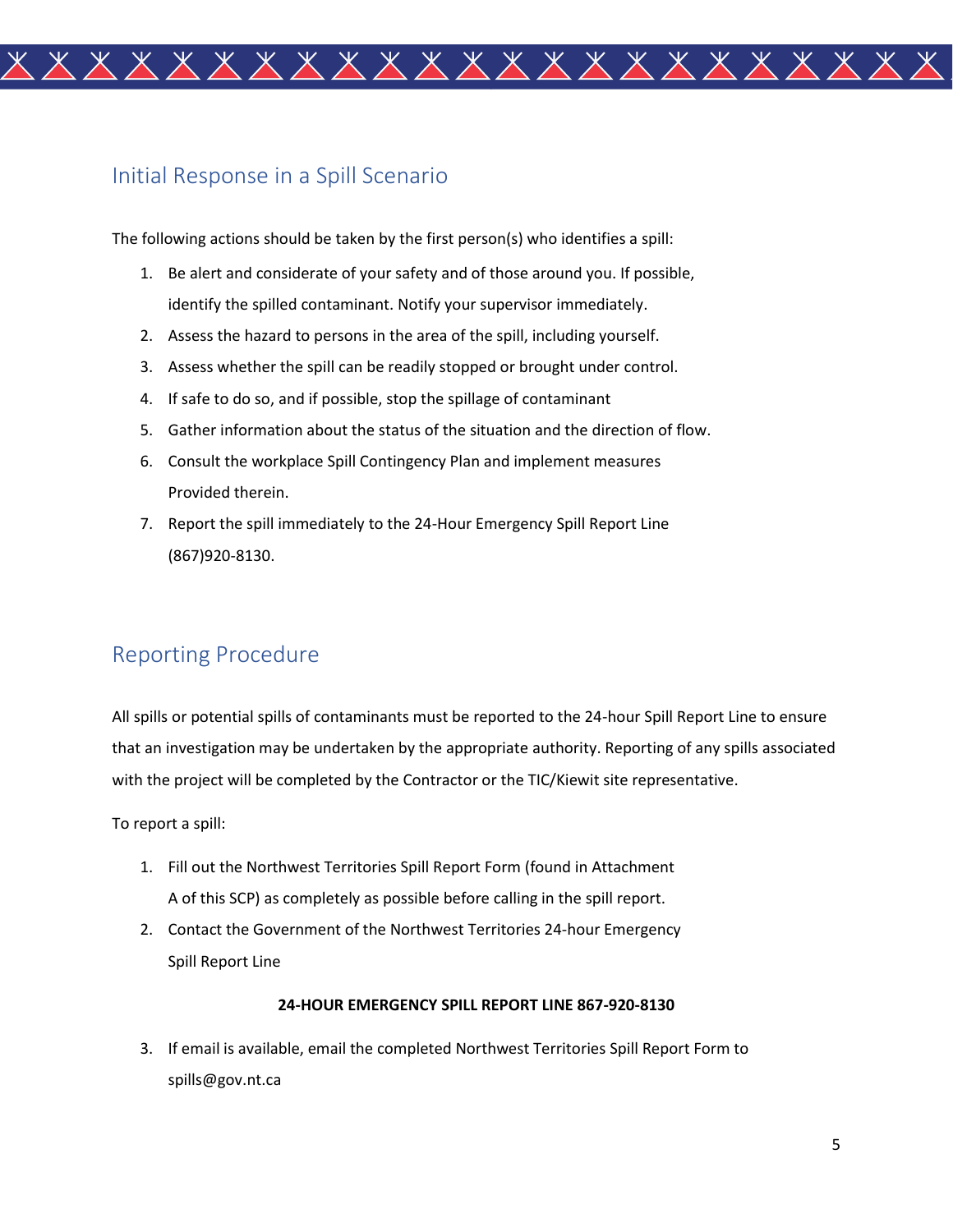

Any person reporting a spill is required to give as much information as possible. However, reporting of a spill should not be delayed if all of the necessary information is not known. Additional information can be provided later.

From the *Consolidation of Spill Contingency Planning and Reporting Regulations* (1998), as much of the following information should be reported during the initial spill report as possible:

- Date and time of spill
- Location of spill
- Direction spill is moving
- Name and phone number of a contact person close to the location of the spill
- Type of contaminant spilled and quantity
- Cause of spill
- Whether spill is continuing or has stopped
- Description of existing contaminant
- Action taken to contain, recover, clean up, and dispose of spilled contaminant
- Name, address and phone number of person reporting the spill
- Name of owner or person in charge, management or control of contaminants at the time of the spill

#### <span id="page-5-0"></span>Action Plans

#### Spill Prevention, transfer, and transportation

<span id="page-5-1"></span>The most likely spill possibilities during the project would be leakage or line failure from heavy equipment or other vehicles, or vehicular accident. No contaminants will be stored onsite. Fuel transfer is not expected on site, but if required will be transferred via a fuel truck. Fuel for equipment will be transported to the site by fuel trucks on the TASR / HW9. Fuel transfer will occur by trained Personnel. Drip trays will be used during fuel transfer. Where drips or spills occur, they will be cleaned up immediately.

The risk of spills will be further reduced through regular inspection and maintenance of all heavy equipment and vehicles associated with the permitted activities. These activities may include, but not be limited to: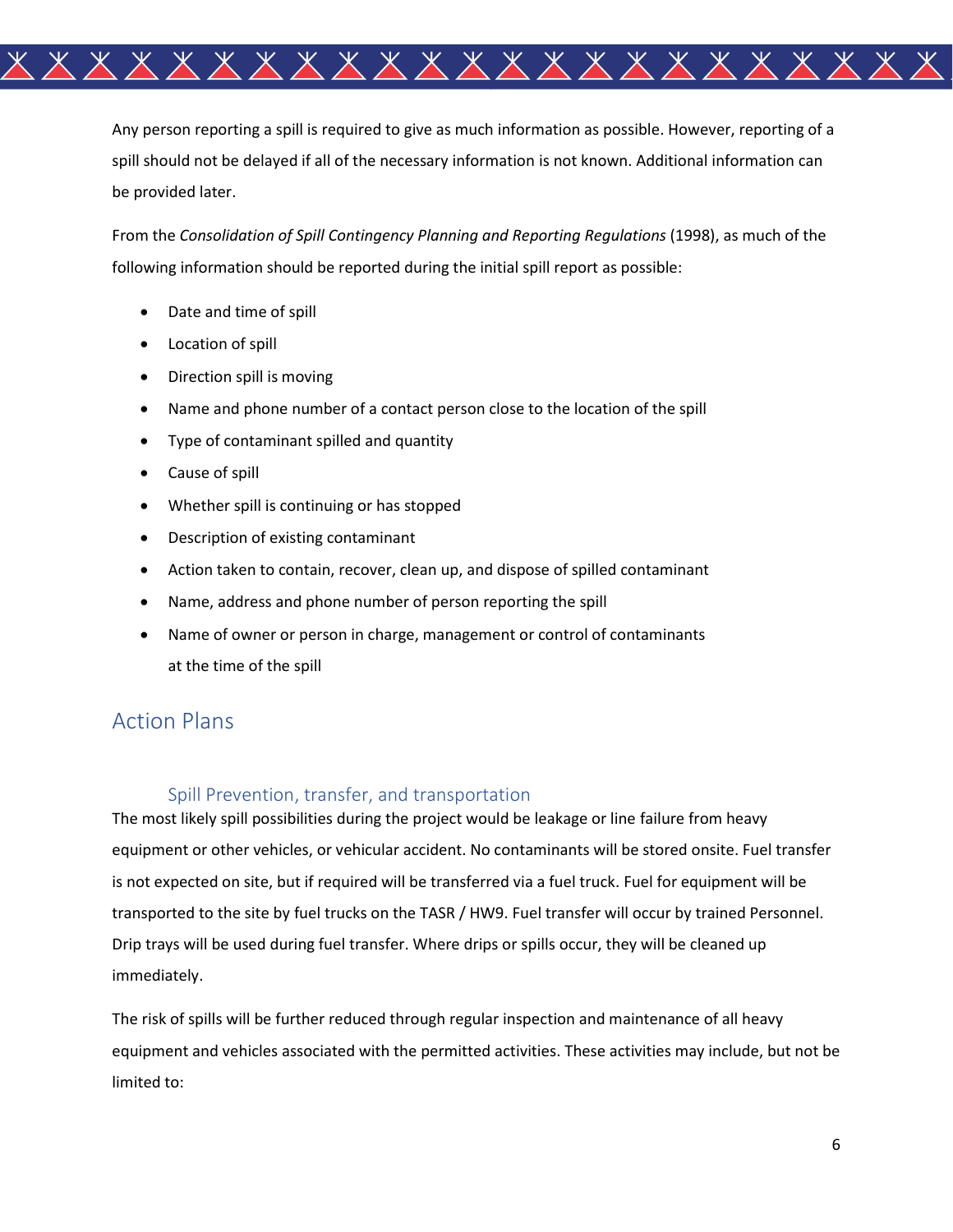

- Inspection of fuel and oil lines on all equipment;
- Completing on-site fuel transfer over spill pads/trays
- Monitoring of tank volume during fuel transfer;
- Cleaning up drips and minor spills immediately; and,
- Ensuring the quick repair of any identified deficiencies on heavy equipment
- or other vehicles.

#### Spill Response

<span id="page-6-0"></span>The following steps outline the general spill response procedures for initial actions to be taken to contain and clean up a contaminant spill, as well as disposing of contaminated materials.

- 1. Once a spill is identified, all sources of ignition should be turned off (e.g., no smoking, shut off engines).
- 2. The spilled material (e.g., gasoline, diesel, antifreeze, etc.) should be identified, if possible.
- 3. The affected area should be secured, ensuring the area is safe for entry and does not represent a threat to human health and safety of the spill responders. Public access of the area should be restricted.
- 4. If possible, identify where the spill is coming from (the source). Determine if the spill is still occurring (i.e., still leaking) or if the spillage has stopped. If the spill has not stopped, determine if it is safe to stop or control the spill (e.g., plug hole, close valve, upright container), or contain the spill (e.g., place a container or tarp with built up edges under the spill source to contain the spill).
- 5. If the spill is too large to be controlled with the spill materials at hand, contact the Contractor or the TIC/Kiewit site representative and report the spill immediately and request assistance (see section above for contact information). Use materials on hand to attempt to control the spill.
- 6. If the spill is small enough to be controlled with the spill response materials at hand, prevent spilled contaminants from spreading or entering waterways by using sorbent (oil-absorbing) materials or a soil dyke down slope from the spill. This is especially the case with liquid contaminants (e.g. gasoline,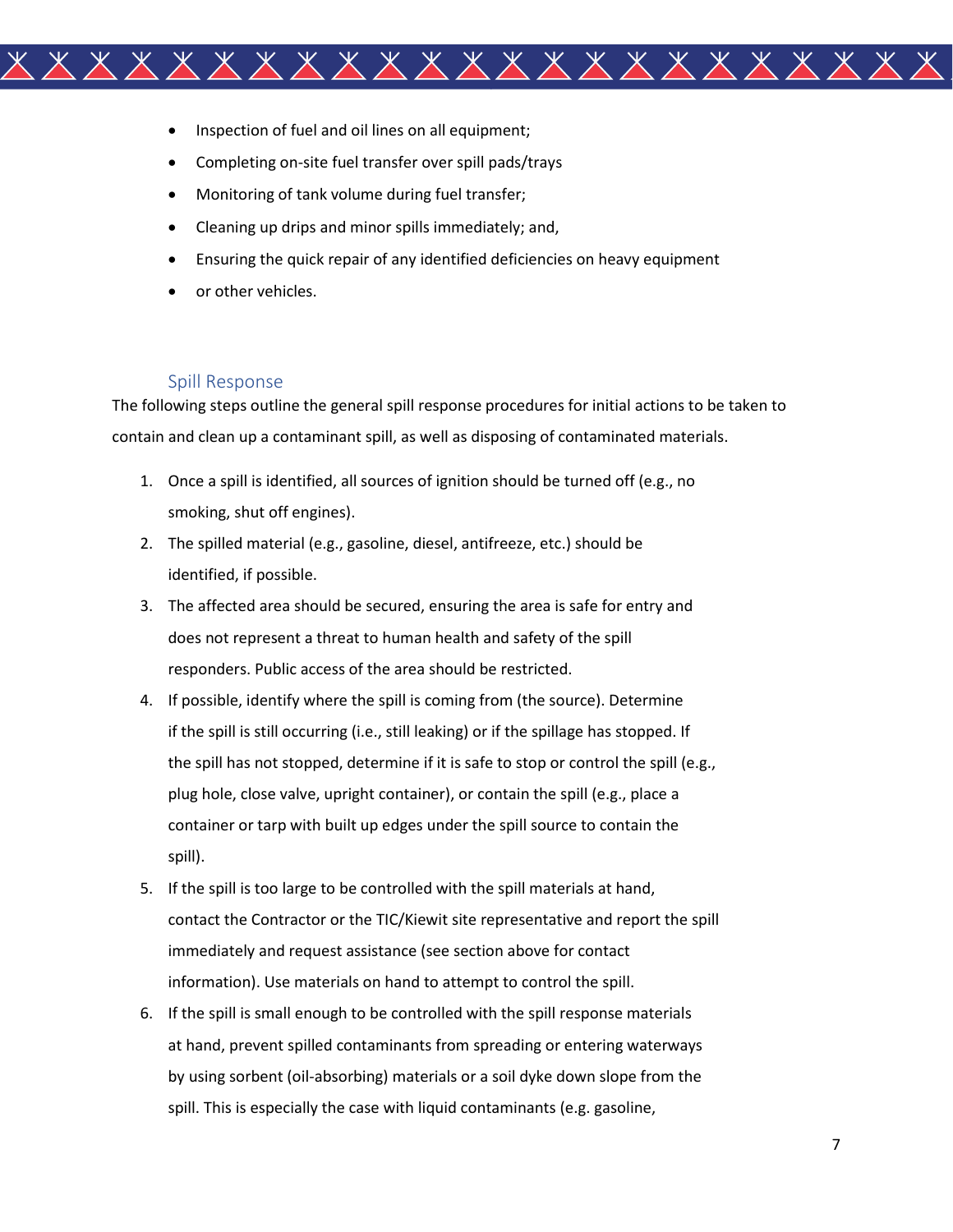

7. Once the spill has been controlled and further spreading prevented, contact the Contractor or the TIC/Kiewit site representative and report the spill (see section above for contact information). The Contractor or the TIC/Kiewit site representative is responsible to report the spill to the 24-Hour Emergency Spill Report Line.

- 8. If possible with spill response materials at hand, clean up the remaining spilled contaminant and store contaminated materials in a secure container for proper disposal. Do not flush the affected area with water.
- 9. If possible, remove any contained liquid by pumping into secure drums.

#### Communication Plan

<span id="page-7-0"></span>In the unlikely event of a large spill that might affect public safety, The Community of Whati Emergency Services will be notified. In these circumstances the TIC/Kiewit contacts listed above will have primary responsibility for ensuring communication follows the Department's policy.

Fire: 867-573-2222

Police: 867-573-1111

## <span id="page-7-1"></span>Resource inventory

#### Spill Kits

<span id="page-7-2"></span>The following outlines the recommended minimum requirements for contents of spill kits to be used during the project; TIC/Kiewit is responsible for supplying the spill kits. Each spill kit will be regularly inspected to ensure it always contains the following, at a minimum (in part from INAC 2007):

- 1 205 L open top steel drum with lid, bolting ring and gasket (spill kit container)
- 10 disposable large 5 mil polyethylene bags (dimensions 65 cm x 100cm) with ties
- $\bullet$  4 12.5 cm x 3 m (5 in. X 10 ft.) sorbent booms
- 10 kg bag of sorbent particulate